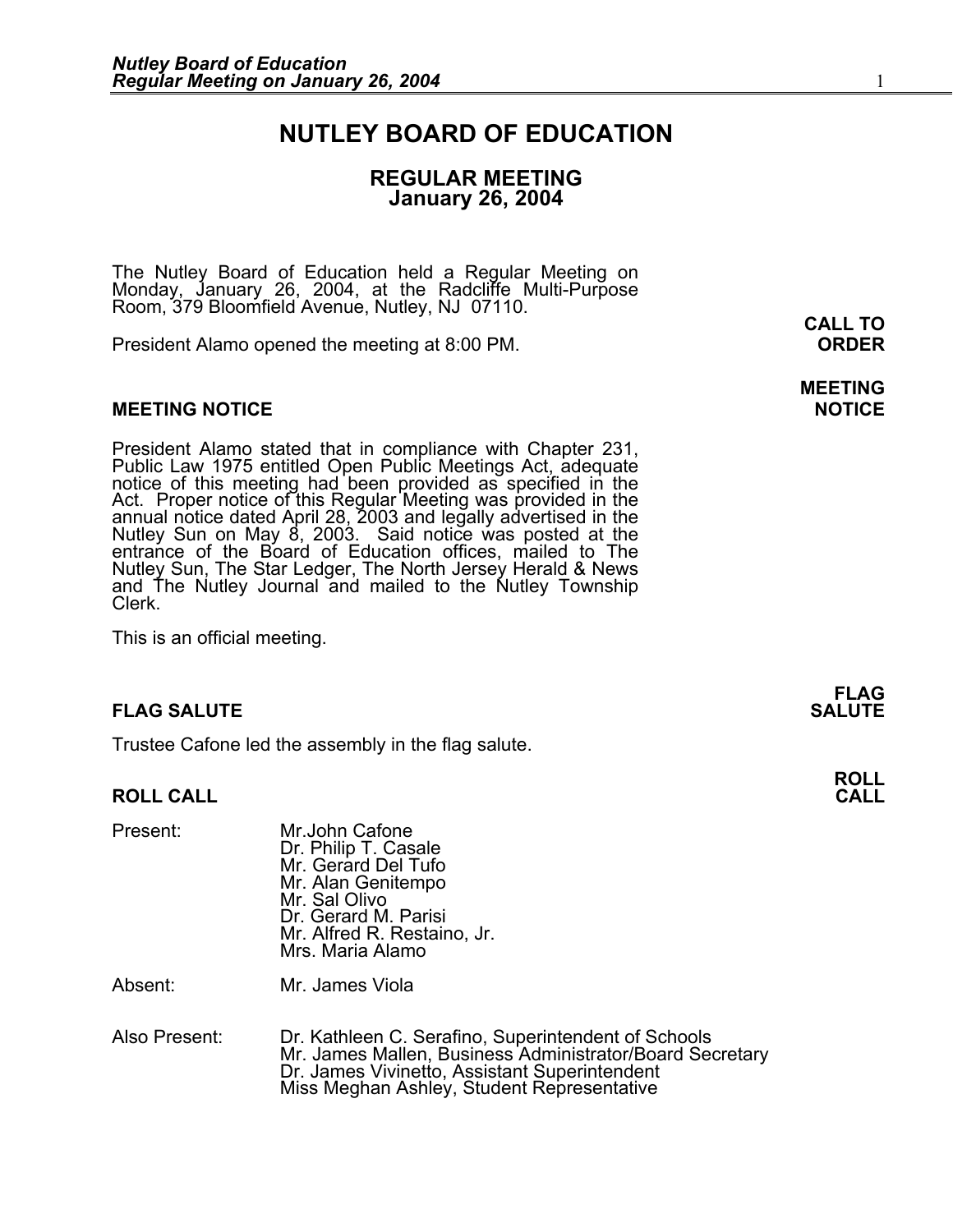## **MOTION TO ADJOURN TO EXECUTIVE SESSION**

At 8:05 PM Trustee Casale moved and Trustee Cafone seconded the following resolution:

WHEREAS, the Board of Education will be discussing matters exempt from public discussion pursuant to N.J.S.A. 10:4-12,

NOW, THEREFORE, BE IT RESOLVED that the Board of Education recess to closed executive session at this time in the conference room to discuss personnel and legal matters, and

BE IT FURTHER RESOLVED that the results of the discussions will be made public by inclusion on the agenda of a subsequent meeting of the Board of Education or when the reasons for discussing such matters in closed session no longer exist.

The motion was unanimously approved by voice vote.

# **RECONVENE OPEN MEETING**

At 9:30 PM the Board reconvened in open public session on a motion by Trustee Cafone, seconded by Trustee Olivo, and unanimously approved by voice vote.

## **APPROVAL OF MINUTES APPROVE**

BE IT RESOLVED that the Board of Education approves the following minutes:

 January 12, 2004 - Conference Meeting January 12, 2004 - Closed Executive Session December 15, 2003 - Regular Meeting<br>December 15, 2003 - Conference Meeting<br>December 15, 2003 - Closed Executive Session December 8, 2004 - Conference/Special Meeting<br>December 8, 2003 - Closed Executive Session<br>November 13, 2003 - Special Meeting

> Trustee Genitempo moved, Trustee Cafone seconded, and the Board unanimously approved by voice vote a motion to approve the minutes as listed.

## **CORRESPONDENCE CORRESPONDENCE**

Board Secretary Mallen read, and the trustees acknowledged, the following items of correspondence:

A variance notice regarding property at 276 Chestnut Street being 200 feet within school property.

A thank-you note from the Cucuzza Family for the Board's expression of sympathy for their recent loss.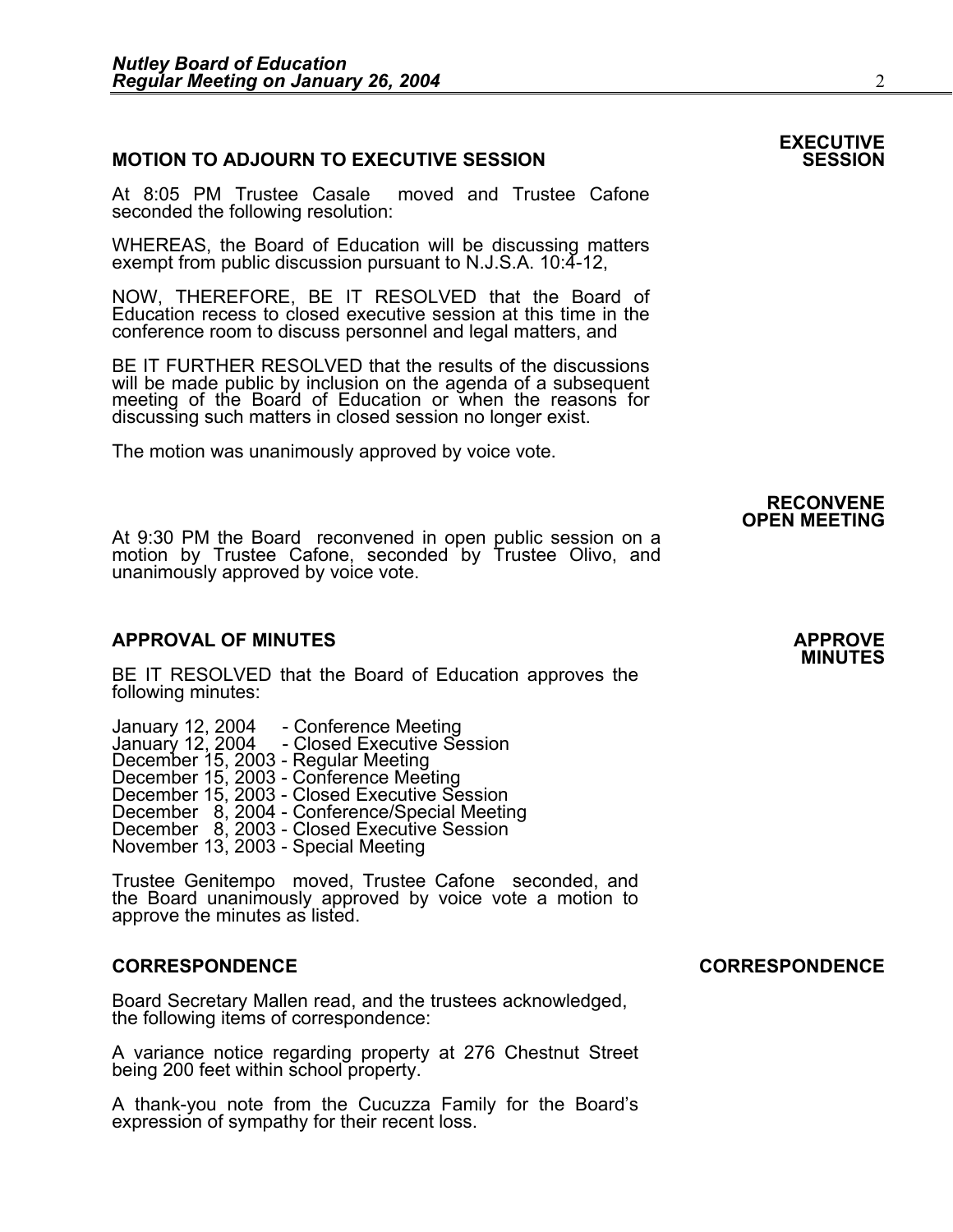A thank-you note from Debbie Morris for the Board's expression of sympathy on the passing of her father.

A thank-you note from Pat Del Mauro for the Board's expression of sympathy on the passing of her mother.

## **SUPERINTENDENT'S REPORT SUPT'S REPORT A**

Dr. Serafino presented the Superintendent's Report dated January 26, 2004, Schedule A, which is appended to the minutes of this meeting, and briefly summarized its contents.

## **BOARD SECRETARY'S REPORT**

Board Secretary Mallen presented the Board Secretary's Report dated January 26, 2004 as listed on the agenda.

## HEARING OF CITIZENS (Resolutions Only) **HEARING OF SEARING** OF

At this time, President Alamo opened this meeting to members of the attending public for comments and/or concerns regarding the resolutions to be voted upon in tonight's agenda.

Hearing none, President Alamo closed this portion of the meeting.

## **SUPERINTENDENT'S RESOLUTIONS SUPT'S**

Trustee Cafone moved, and Trustee Del Tufo seconded, a motion, that the Board approves the Superintendent's Resolutions numbers 1 through 22 as listed below.

The Superintendent's Resolutions numbers 1 through 22 were unanimously approved by roll call vote with the following exceptions:

1. Trustee Restaino voted "No" on Resolution 2 - Appointment - Professional Staff.

## 1. **RETIREMENTS- Professional Staff**

BE IT RESOLVED that the Board of Education approves the retirement of the following personnel, effective July 1, 2004:

| Peter D'Angelo                | Music Teacher              |
|-------------------------------|----------------------------|
| Nicoletta Graziano            | <b>High School Teacher</b> |
| <b>Bernadette Santoriello</b> | <b>Elementary Teacher</b>  |

**BOARD SECRETARY'S** 

# **CITIZENS**

**RESOLUTIONS**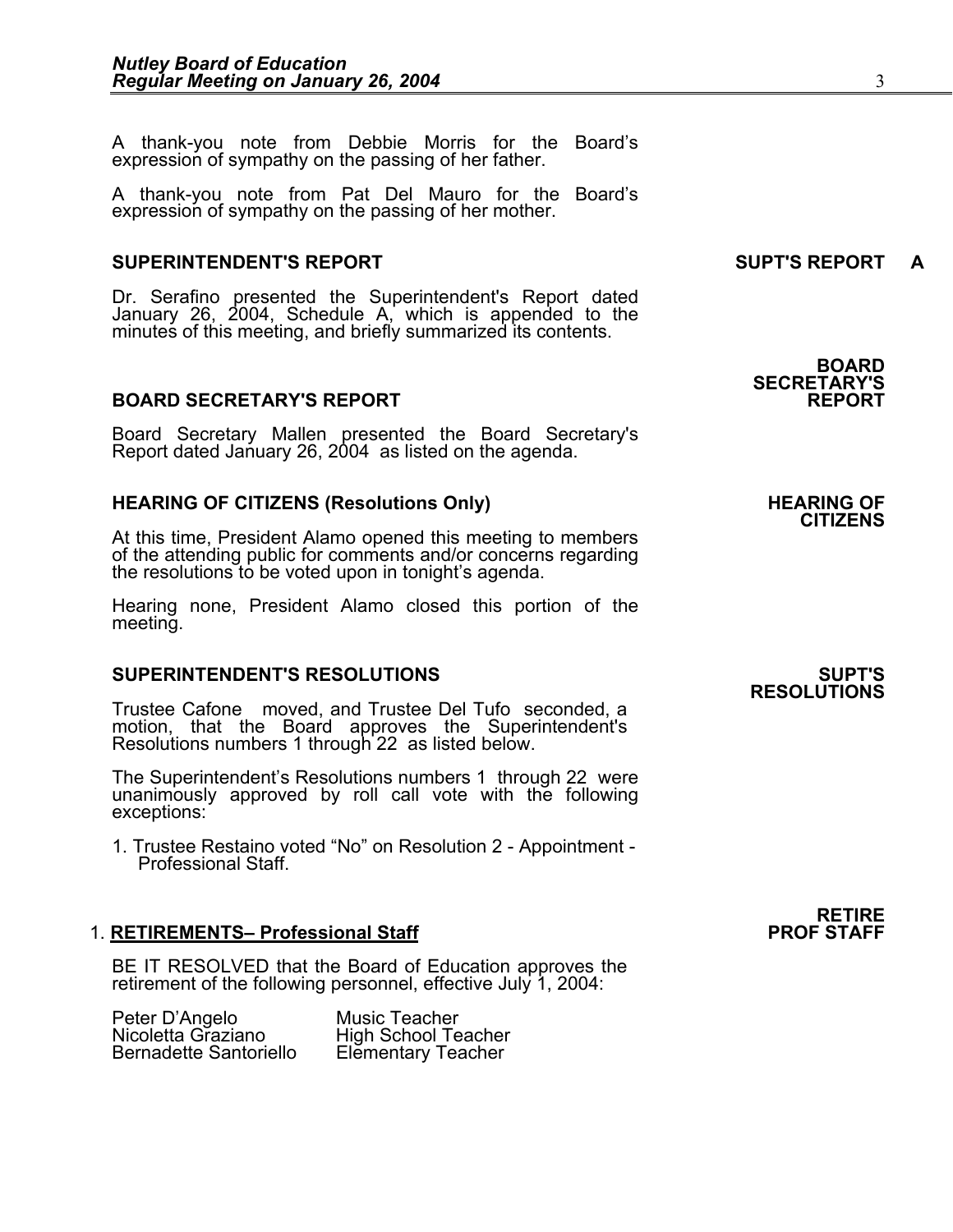## 2. **APPOINTMENT– Professional Staff**

BE IT RESOLVED that the Board of Education approves the appointment of Mr. Stephen Starrick as substitute teacher at the rate of \$300.00 per day, effective January 5, 2004 for the remainder of the 2003-04 school year.

## **3. APPOINTMENT – Teacher Substitute**

BE IT RESOLVED that the Board of Education approves the appointment of Miss Lauren Tomaszewski as special education teacher substitute at the per diem rate of \$70.00, in accordance with the per diem rate established by the Board of Education.

BE IT FURTHER RESOLVED that the Board approves the application for emergent hiring as per the state criminal review procedure.

## **4. APPOINTMENTS – Volunteer Coach**

BE IT RESOLVED that the Board of Education approves the appointments for the personnel listed below for the 2003-04 school year:

| Mr. Kevin Jackson | -Volunteer Girls Basketball Coach<br>-Volunteer Golf Coach |
|-------------------|------------------------------------------------------------|
|                   |                                                            |

Mr. Michael Naughton -Volunteer Crew Coach

## **5. APPOINTMENTS – Teacher Substitutes**

BE IT RESOLVED that the Board of Education approves the appointments of the teacher substitutes listed on the attached Schedule B dated January 26, 2004 for the 2003-04 school year.

## **6. APPOINTMENTS - Substitutes**

BE IT RESOLVED that the Board of Education approves the following substitutes for the 2003-04 school year:

Cafeteria Aide

Carol Salvatoriello

Bus Driver

\*Charles Baker





**APPOINT SUBS B** 

**APPOINT**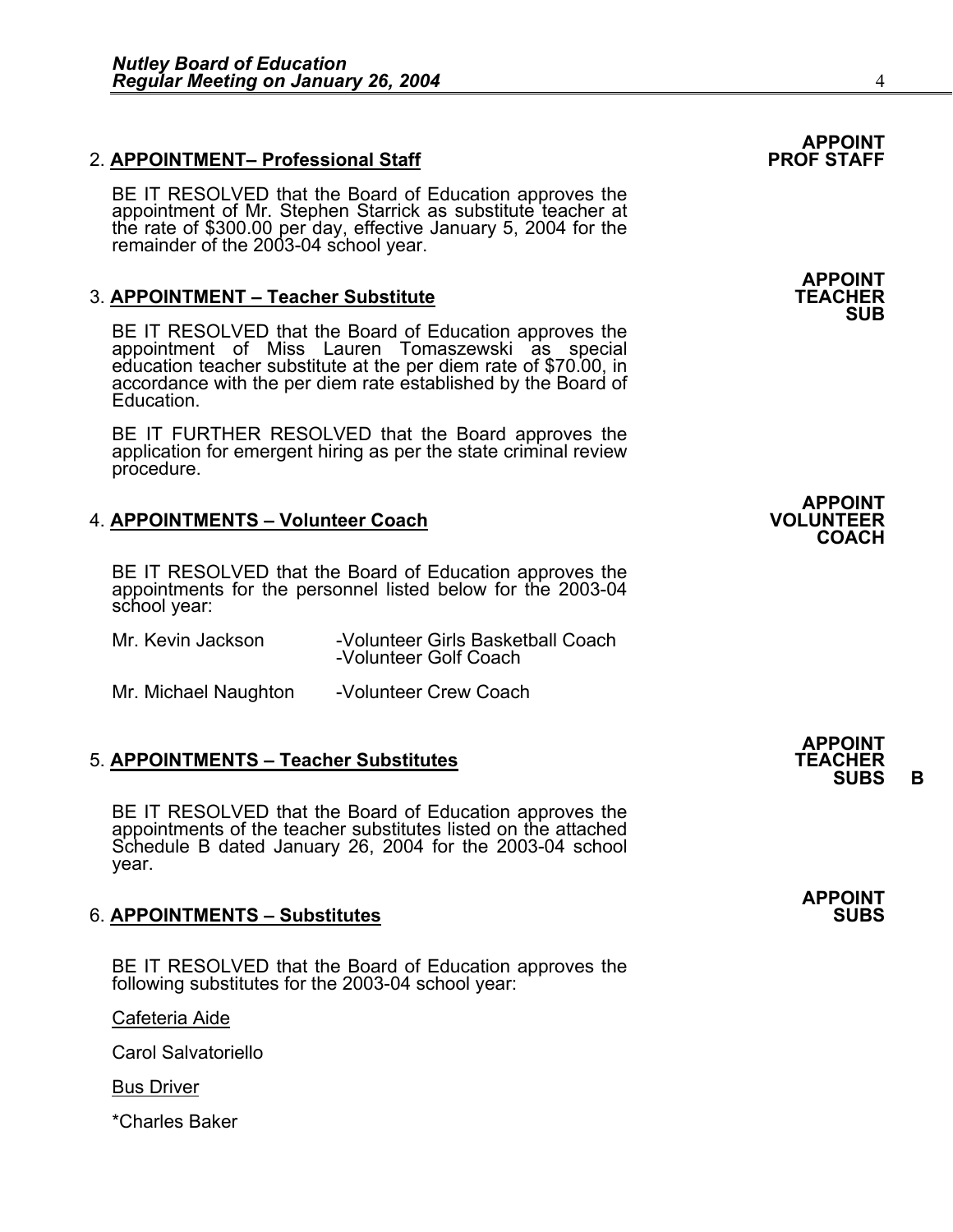\*BE IT FURTHER RESOLVED that the Board approves the application for emergent hiring as per the state criminal review procedure.

## **7. EXTRA COMPENSATION**

BE IT RESOLVED that the Board of Education approves the following personnel be paid extra compensation in the amounts indicated for services rendered:

### **LANGUAGE ARTS LITERACY GUIDED READING PROGRAM K-3 – November 15, 2003**

Gail Kahn \$103.92

### **HEALTH DYNAMICS CLASSES – Month of December 2003**

Rose Cioffi **\$250.00** 

### **PAYMENT FOR CONDUCTING IN-SERVICE WORKSHOP – "Come Into My Web" – November 4, 11, 18, 25 and December 2, 2003**

Ann Mary Mullane \$450.40

**PAYMENT FOR CONDUCTING IN-SERVICE WORKSHOP – "Tips and Techniques" – November 19,20, December 3,4, and 11, 2003**

Christina Osieja  $$450.40$ 

## **PAYMENT FOR NUTLEY HIGH SCHOOL BAND (Season) and SUMMER BAND CAMP August 24-29, 2003**

**Band Season** Randy Zellea  $$1,000$ Summer Band Camp Quinn Blanford 300

| <b>Christopher Connor</b> | 300 |
|---------------------------|-----|
| Randy Zellea              | 300 |

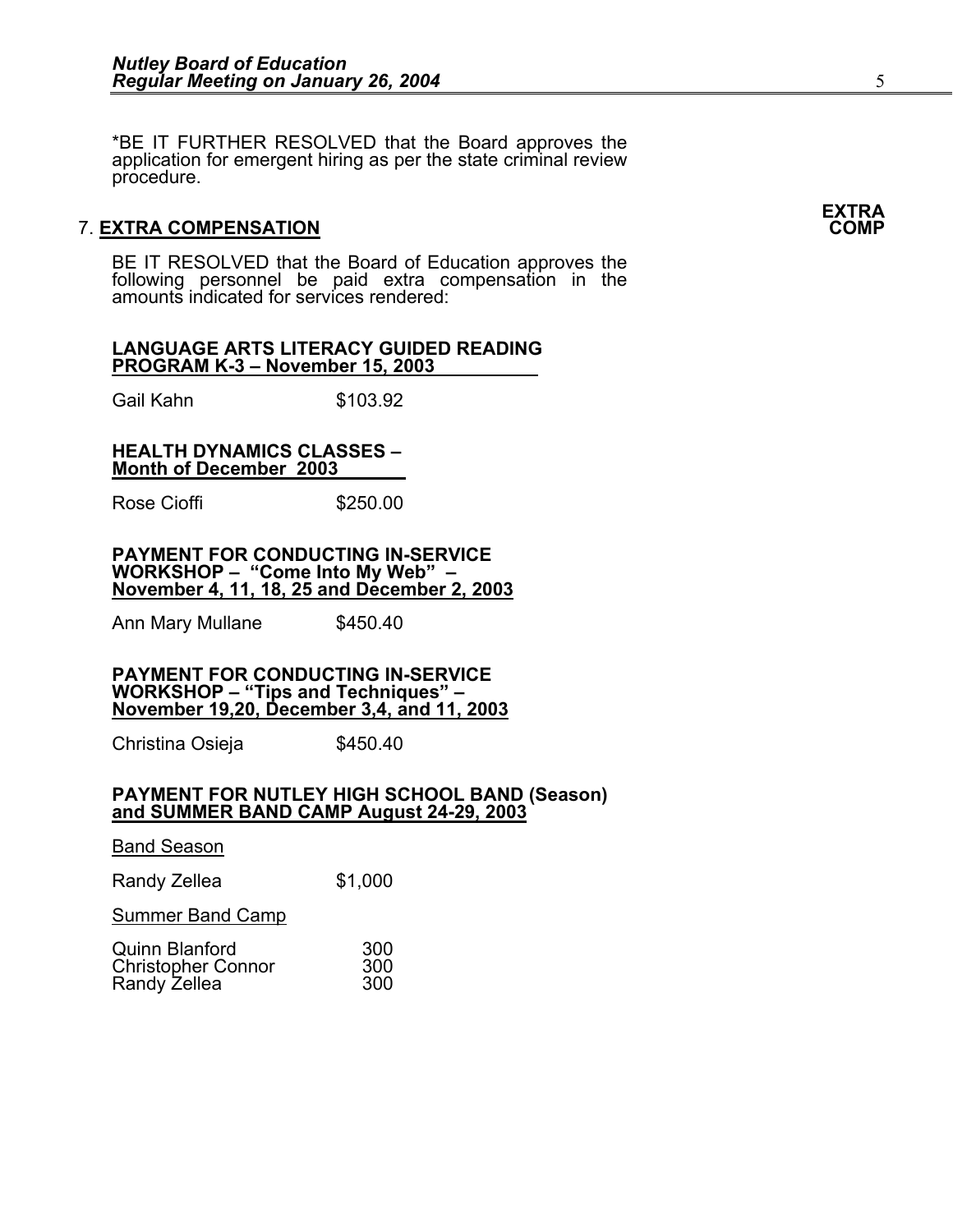## **PAYMENT FOR JOHNS HOPKINS SAT REVIEW CLASSES – January 10, 2004**

| Jolinda Griwert | \$138.56 |
|-----------------|----------|
| Leann Martin    | 138.56   |

### **PAYMENT FOR SAT REVIEW CLASSES – October 7, 9, 14. 16. 21, 23, 28 and 30, 2003**

| Jenifer Hecht | \$831.36 |
|---------------|----------|
| Leann Martin  | 831.36   |

#### **CENTRAL DETENTION COVERAGE – December , 2003**

#### **High School**

| Robin DeLorenzo       | \$150.16 |
|-----------------------|----------|
| AnneMarie Kowalski    | 112.62   |
| <b>Richard Noonan</b> | 18.77    |
| Lisa Vallo            | 18.77    |
| Frontin Cohool        |          |

#### **Franklin School**

| Joseph Cappello   | 168.93 |
|-------------------|--------|
| Tracy Egan        | 56.31  |
| Louis Manganiello | 56.31  |
| Luann Zullo       | 56.31  |

### **SATURDAY MORNING SUSPENSIONS – September, 2003**

**High School** 

| <b>Lawrence Mitschow</b> | 78.45 |
|--------------------------|-------|
| <b>Eric Puzio</b>        | 78.45 |
| Lisa Vallo               | 78.45 |

Franklin School

Joseph Cappello 78.45

## 8. CHANGE IN TRAINING LEVELS<br>B. CHANGE IN TRAINING LEVELS 8. **CHANGE IN TRAINING LEVELS TRAINING LEVEL**

BE IT RESOLVED that the Nutley Board of Education approves the personnel on the attached Schedule C to be advanced to the proper level of the salary guide in accordance<br>with Board of Education Regulations, said teachers having<br>completed the necessary college courses to qualify for such<br>advancement, to be effective February 1, conclusion of salary negotiations the salary and step will be<br>adjusted in accordance with the 2003-04 Teachers' Salary<br>Guide.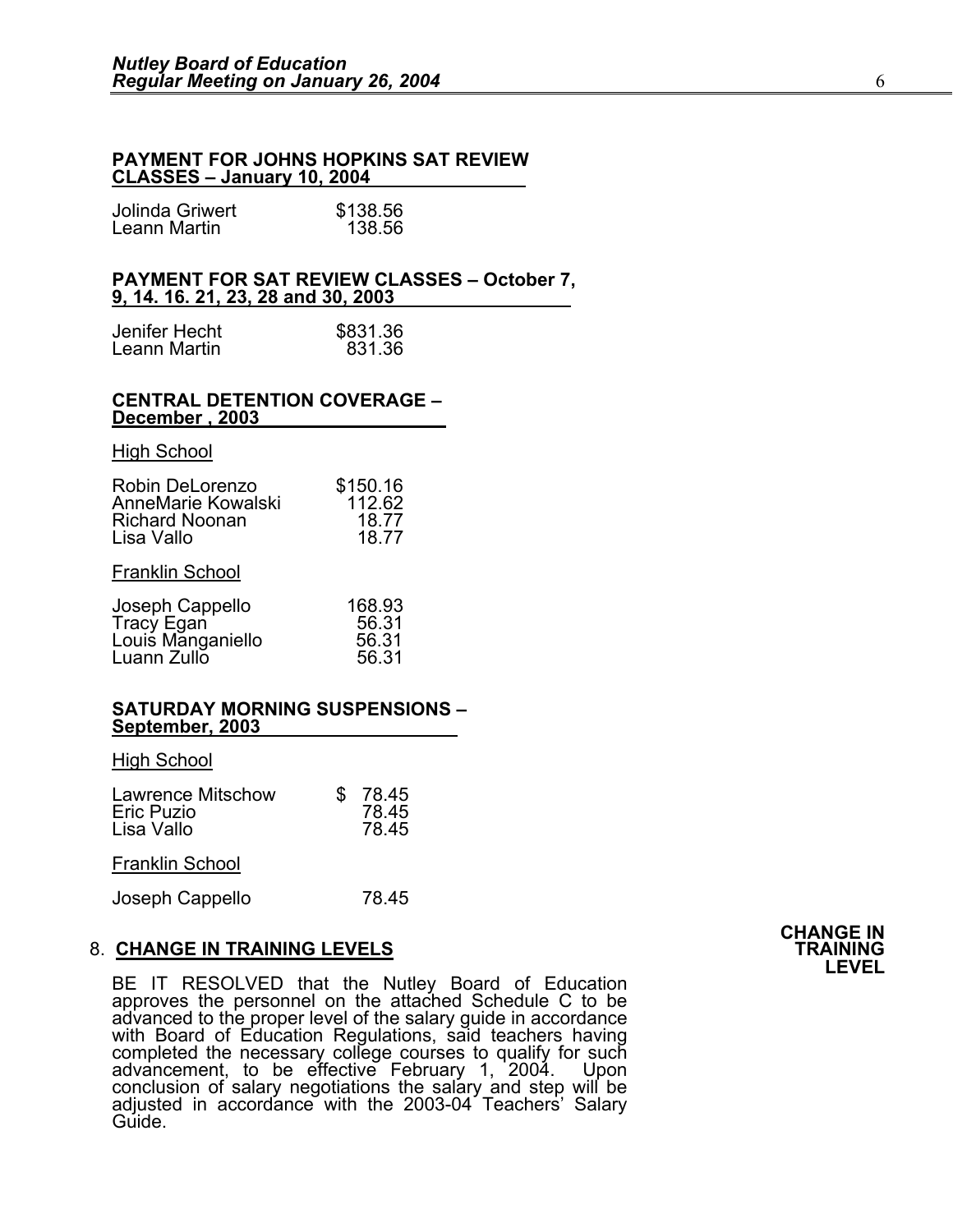## 9. **APPROVAL OF CURRICULUM PROGRAMS PROGRAMS**

BE IT RESOLVED that the Board of Education approves the following curriculum programs presented at the January 12, 2004 Conference Meeting:

Transition Curriculum – Grades 7 & 8

Differentiated Instruction/Gifted and Talented

## 10. SPECIAL CLASS PLACEMENT – Educationally **CLASS** CLASS<br>PLACEMENT – Disabled Students

| School                                                             | No. of | <b>Students Classification Date</b> | Effective | Tuition              |
|--------------------------------------------------------------------|--------|-------------------------------------|-----------|----------------------|
| <b>Holmstead School</b><br>Ridgewood, NJ                           | 1      | ED                                  |           | 12/17/03 \$19,981.92 |
| <b>Godwin School</b><br>Midland Park, NJ<br>(Bergen Co. Sp. Serv.) |        | Preschool<br><b>Disabled</b>        | 1/6/04    | \$23,121.28          |
| A.C.E. Academy<br>East Orange, NJ                                  |        | MDM                                 |           | 1/16/04 \$13,229.40  |

## 11. **LONGEVITY PAY PAY**

BE IT RESOLVED that the Board of Education approves the following longevity payment:

Pamela B.Mitchell -\$1,400(prorated) Eff. Feb.1, 2004 (15 yrs.)<br>John Calicchio -\$4,300(prorated) Eff. Feb.1, 2004 (25 yrs.)<br>Patricia Del Mauro-\$1,300(prorated) Eff. Jan.1, 2004 (10 yrs.)<br>Donna Luzzi -\$2,240(prorated) Eff. J

## 12. PARTNESHIP BETWEEN CVS, Harrison Street, Nutley NJ PARTNERSHIP and the SCHOOL-TO-CAREER TRANSITION PROGRAM **AT NUTLEY HIGH SCHOOL - 2003-04 SCHOOL YEAR 6 8 NHS**

BE IT RESOLVED that the Board of Education approves a voluntary partnership with CVS to provide daily transition activities for Nutley High School students for the 2003-04 school year.

## **APPROVE CURRICULUM**

**SPECIAL** 

**LONGEVITY**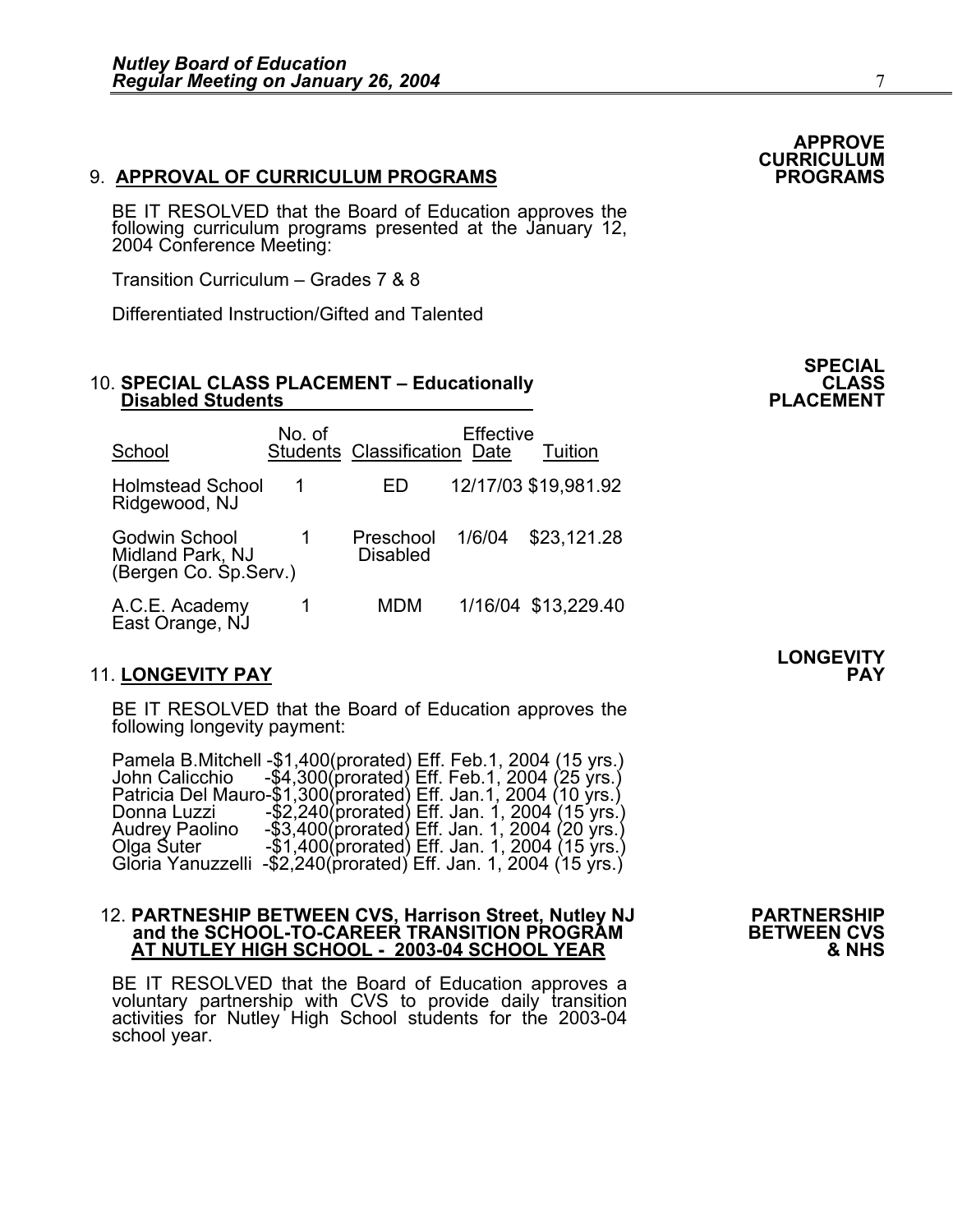### 13. **TESTIMONIAL – Librarian Miss Beverly J. Apple**

Whereas, Miss Beverly J. Apple has tendered her resignation as elementary librarian, effective February 1, 2004 and has signified her intention of retiring from active service, and

WHEREAS, Miss Apple has served as a librarian in the Nutley Public Schools for a period of forty years, and

WHEREAS, through the years Miss Apple has exemplified the finest qualities of the teaching profession at all times,

NOW, THEREFORE, BE IT RESOLVED, That the Board of Education expresses to Miss Apple its deep appreciation of her long and faithful service and extends to her its best wishes for continued health and happiness, and

BE IT FURTHER RESOLVED, That this resolution be made a part of the minutes of this meeting and a copy presented to Miss Apple.

#### 14. Memorial **Miss Marien M. Fink**

WHEREAS, it is with a sense of deep sorrow and regret that the Nutley Board of Education records the death of Miss Marien M. Fink on January 11, 2004,

WHEREAS, Miss Fink was employed in September, 1946 as an elementary teacher in the Nutley Public Schools and had a distinguished educational career until her retirement in June, 1988, and

WHEREAS, Miss Fink won the admiration and respect of her fellow teachers and the friendship of pupils who came under the influence of her understanding and capable teaching.

NOW, THEREFORE, BE IT RESOLVED, That the Board of Education of the Township of Nutley extends deepest sympathy to the members of her family, and

BE IT FURTHER RESOLVED, That this resolution be made a part of the minutes of this meeting and a copy sent to the members of her family.

## 15. **CHANGE OF ASSISGNMENT - CUSTODIAN TO OF MAINTENANCE ASSIGNMENT**

BE IT RESOLVED that the Board of Education approves a change of assignment for Russell Stevens to the position of night maintenance, effective February 1, 2004, at the annual salary of \$45,630 (Group 7, Step 11), plus \$3,600 night<br>stipend and \$2,000 longevity, prorated, which is in<br>accordance with the 2003-04 Custodial Salary Guide. **CHANGE** 

## **MEMORIAL**

**TESTIMONIAL**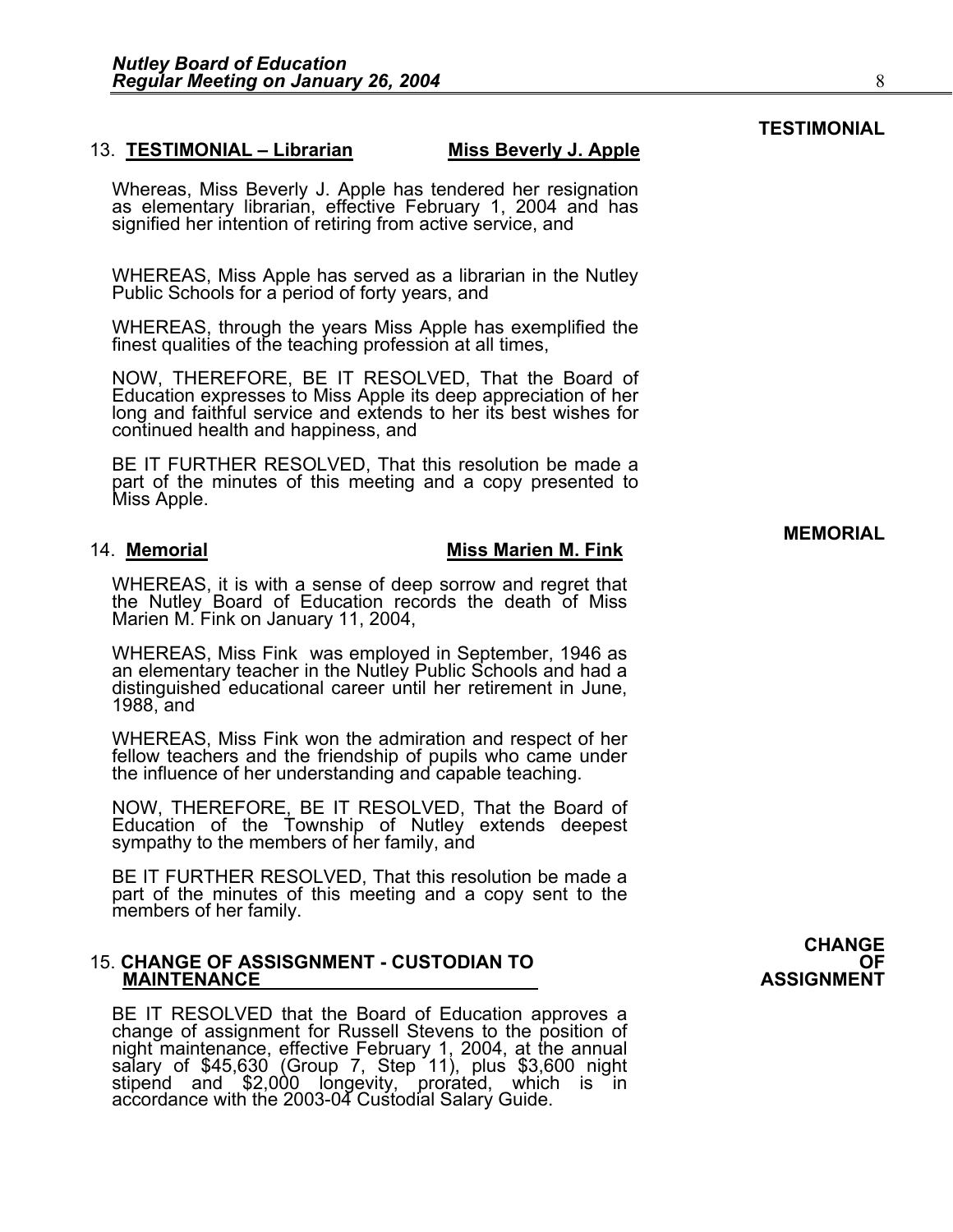## 16. **CHANGE OF ASSISGNMENT - CUSTODIAN TO OF MAINTENANCE ASSIGNMENT**

BE IT RESOLVED that the Board of Education approves a change of assignment for Anthony Lotito to the position of night maintenance, effective February 1, 2004, at the annual salary of \$41,657 (Group 7, Step 10), plus \$2,200 night<br>stipend, prorated, which is in accordance with the 2003-04 Custodial Salary Guide.

17. **CHANGE OF ASSISGNMENT - CUSTODIAN**<br>ASSIGNMENT BE IT RESOLVED that the Board of Education approves a change of assignment for Joanne Follet, effective February 1,<br>2004, at the annual salary of \$43,782 (Group 2, MAX-3), plus \$2,000 longevity, prorated, which is in accordance with the 2003-04 Custodial Salary Guide.

# 18. **APPOINTMENT - Buildings & Grounds Employee**<br>EMPLOYEE BE IT RESOLVED that the Board of Education approves the

appointment of Daniel Russomano as a buildings and grounds<br>employee Group 2, Step 4 on a 90-day probationary basis<br>effective February 1, 2004 thru April 30, 2004 at the annual<br>salary of \$28,554, plus \$500 black seal stipen which is in accordance with the 2003-04 Buildings & Grounds Employees Salary Guide.

19. **APPOINTMENT - Buildings & Grounds Employee**<br>EMPLOYEE BE IT RESOLVED that the Board of Education approves the appointment of Nicholas Moccio as a buildings and grounds<br>employee Group 2, Step 4 on a 90-day probationary basis<br>effective February 1, 2004 thru April 30, 2004 at the annual<br>salary of \$28,554, plus \$1,500 night stipend, p is in accordance with the 2003-04 Buildings & Grounds<br>Employees Salary Guide.

## 20. **APPOINTMENTS - Professional Staff PROF STAFF**

BE IT RESOLVED that the Board of Education approves the appointments of the personnel listed below for the 2003-04 school year, effective February 1, 2004 in accordance with the 2002-03 Teachers' Salary Guide. Upon conclusion of salary negotiations, the salary will be adjusted in accordance with negotiations, the salary will be adjusted in accordance with the 2003-04 Teachers' Salary Guide:

**CHANGE** 

**APPOINT** 

**APPOINT** 

**APPOINT** 

**CHANGE**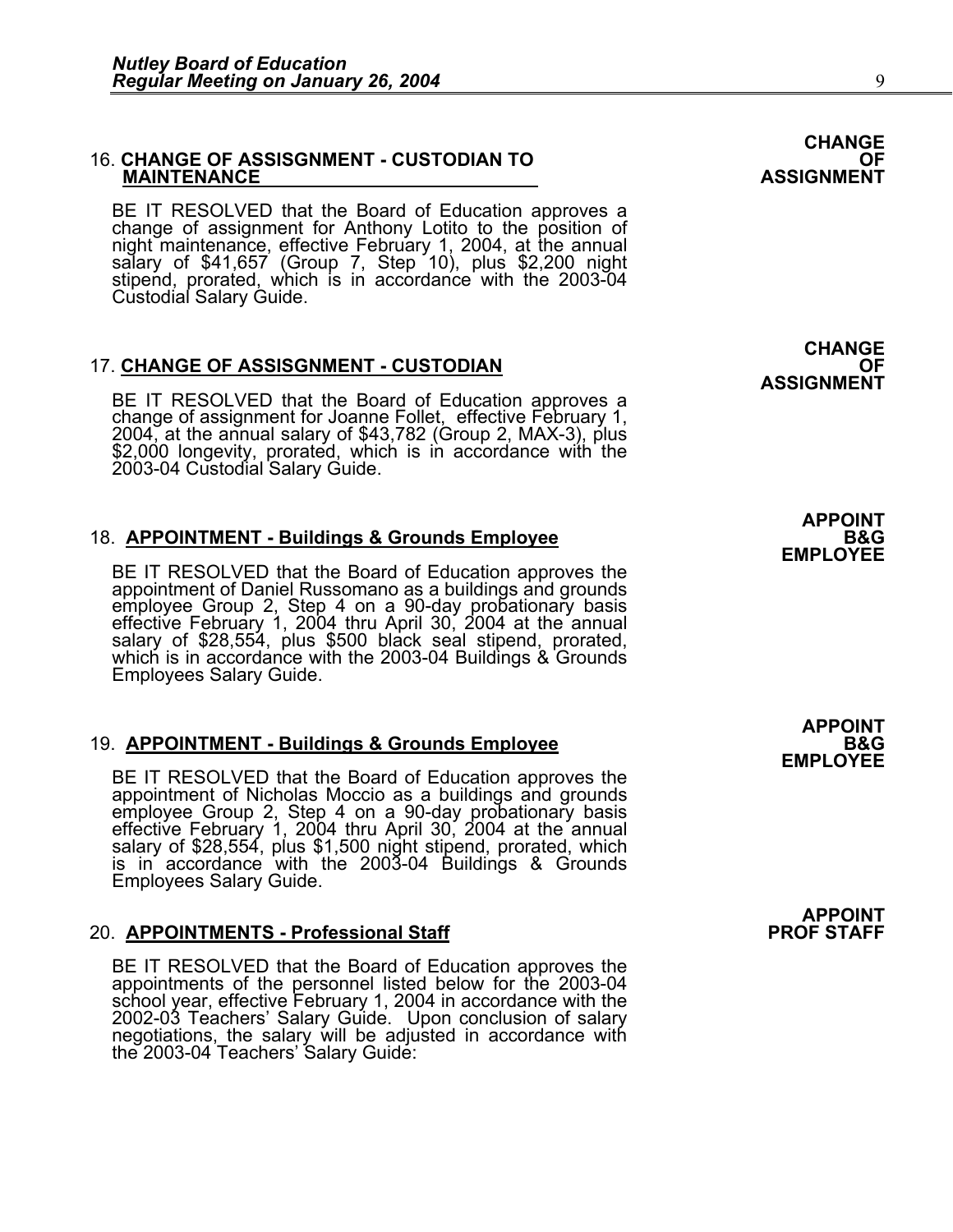| <b>NAME</b> | <b>DEGREE</b> | <b>STEP</b> | <b>SALARY</b> |
|-------------|---------------|-------------|---------------|
|             |               |             |               |

| <b>Ravit Gadot</b> | B.A. |                                                    |
|--------------------|------|----------------------------------------------------|
| Nancy Lorenzini    | B.A. | \$18,878 p/t.5 prorated<br>\$18,878 p/t.5 prorated |

# 21. **APPOINTMENT - Franklin Middle School FMS Vice Principal (10 Month) VICE PRINCIPAL**

BE IT RESOLVED that the Board of Education approves the appointment of Mrs. Sherrie Tolve as Franklin Middle School Principal for the 2003-04 school year, effective March 1, 2004, Principal for the annual salary of \$82,266, M.A.+30 - Step 1 (10 month), prorated, in accordance with the 2003-04 Principals and Supervisors Salary Guide.

## 22. **RETIREMENTS - Professional Staff**

BE IT RESOLVED that the Board of Education approves the retirement of the following personnel, effective July 1, 2004:

| Susan P. Rooney       | Elementary Library Teacher<br>High School Teacher |
|-----------------------|---------------------------------------------------|
| <b>Walter Sautter</b> |                                                   |

## **BOARD SECRETARY'S RESOLUTIONS** SECRETARY'S

Trustee Parisi moved, and Trustee Casale seconded, a motion that the Board approves the Board Secretary's Resolutions numbers 1 through 15 as listed below.

The Board Secretary's Resolutions 1 through 15 were unanimously approved by roll call vote withັthe following<br>exceptions:

1. Trustees Cafone and Genitempo abstained on Resolution 3 - Bills and Mandatory Payments.

2. Trustee Olivo voted "No" on Resolution 4 - Requests for School Buildings and Grounds.

## 1. **SECRETARY & TREASURER'S REPORT**

BE IT RESOLVED that the Board of Education approves the acknowledgement and acceptance of the reports of the Board acknowledgement and acceptance of the reports of the Board<br>Secretary (Appendix A) and Treasurer of School Monies (Appendix B) for the period ending December 31, 2003.

**APPOINT** 

# **RETIRE<br>PROF STAFF**

## **BOARD RESOLUTIONS**

**SECY. & TREAS.<br>REPORTS**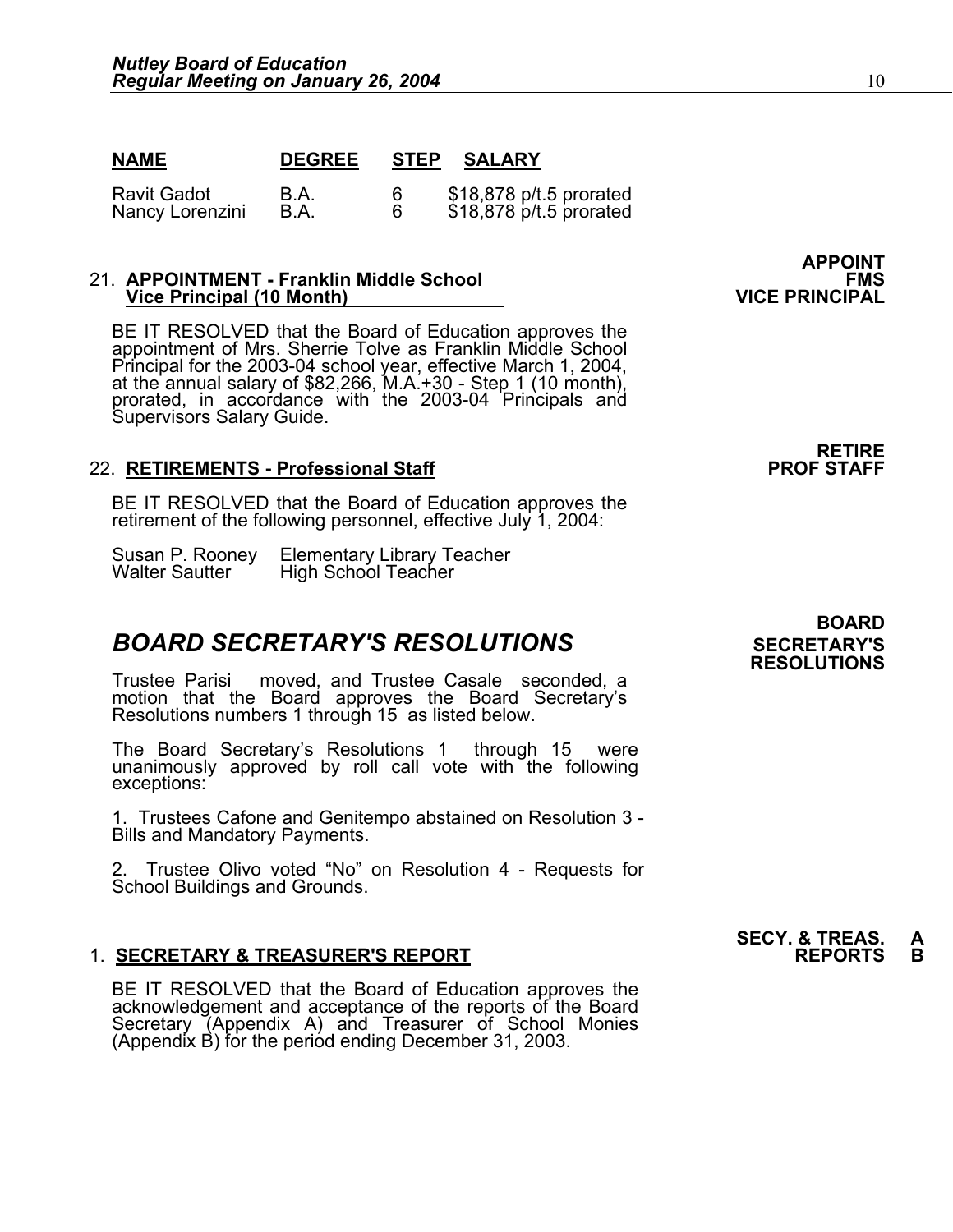## 2. **CERTIFICATION OF MAJOR ACCOUNT FUND STATUS**

BE IT RESOLVED that the Nutley Board of Education certifies that as of December 31, 2003, after review of the Secretary's monthly financial report (Appropriations section) and upon consultation with the appropriate district officials, to the best of its knowledge no major account or fund has been overexpended in violation of NJAC 6:20-2.13(b) and that sufficient funds are available to meet the district's financial obligations for the remainder of the fiscal year. (Major accounts are General Fund and Debt Service.)

3. BILLS AND MANDATORY PAYMENTS<br>BE IT RESOLVED that the Board of Education approves the **PAYMENTS** payment of bills and mandatory payments dated January 26, 2004 in the total amount of \$4,509,847.85 (Appendix C).

### 4. **REQUESTS FOR USE OF SCHOOL BUILDINGS AND USE OF BUILDINGS D GROUNDS GROUNDS**

BE IT RESOLVED that the Board of Education approves the requests for the use of school buildings and grounds (Appendix D), that conform to the rules and regulations set by the Board of Education.

## 5. **TRANSFER SCHEDULE TRANSFER E SCHEDULE**

BE IT RESOLVED that the Board of Education approves, in compliance with N.J.A.C. 9:20-2, the transfers in the 2003-04 budget per Transfer Schedule #5 dated January 26, 2004 in the<br>amount of \$94,440.00 as appended (Appendix E).

# 6. **DETERMINING TIME AND PLACE FOR DRAWING FOR ANNUAL POSITION ON BALLOT FOR ANNUAL SCHOOL ELECTION ELECTION**

BE IT RESOLVED that the Board of Education approves the drawing for ballot position for the April 20, 2004 Annual School Election be held at 10:00 a.m. in the Board Conference Room on Wednesday, March 10, 2004.

# 7. **ESTABLISHING HOURS OF VOTING FOR THE ANNUAL HOURS SCHOOL ELECTION ELECTION**

BE IT RESOLVED, That the Board of Education approves the hours of voting at the April 20, 2004 Annual School Election to be  $2:30$  p.m. to  $9:00$  p.m.

**BILLS &** 

**CERTIFICATION<br>MAJOR ACCOUNT** 

**FUND STATUS** 

**TIME & PLACE**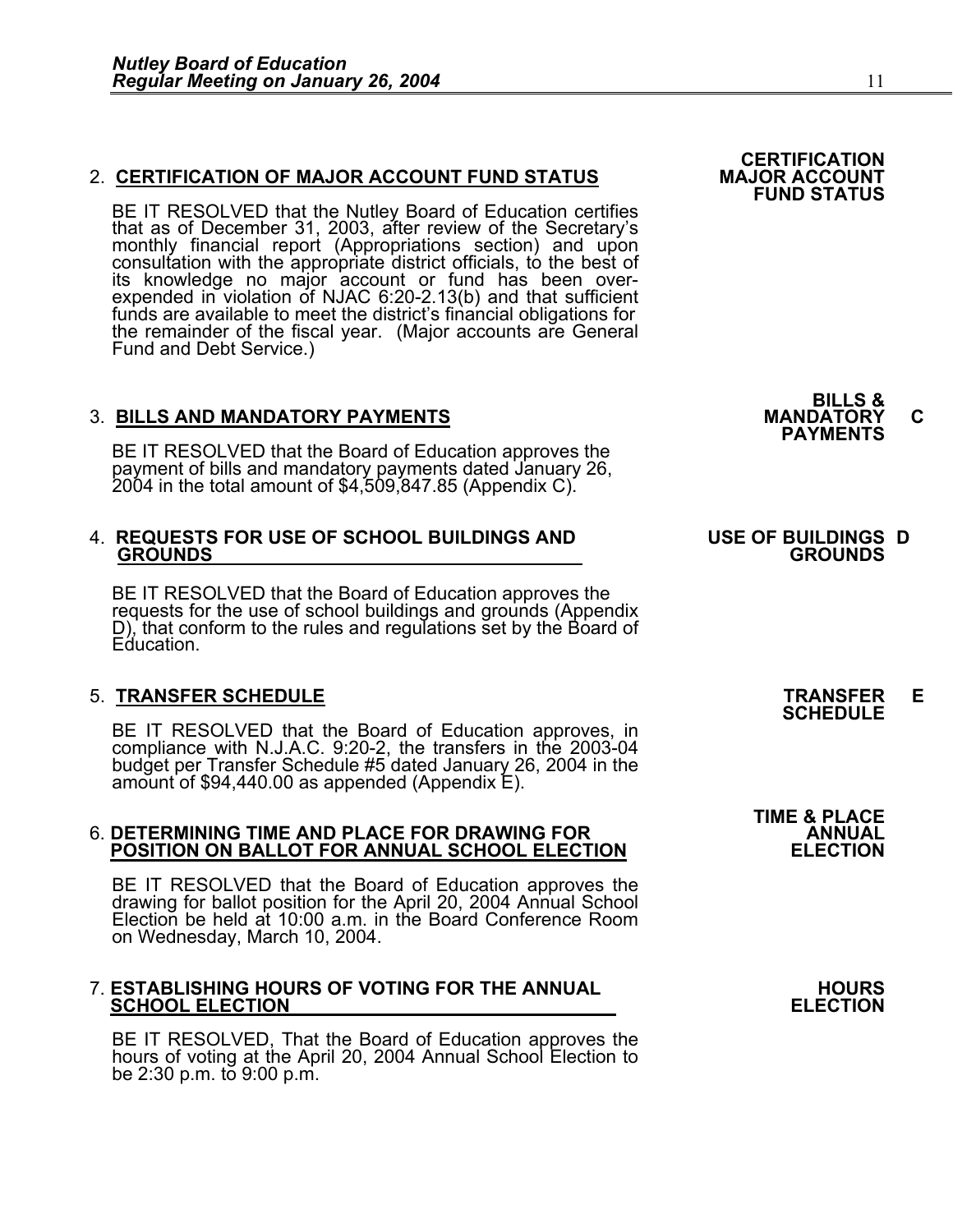# 8. **APPROVAL OF PARTIAL PAYMENT TO LEVY LEVY CONSTRUCTION COMPANY CONSTRUCTION**

BE IT RESOLVED that the Board of Education approves partial payment in the amount of \$97,185.00 to Levy Construction Co., Inc. for the Nutley High School Window Replacement Project as per the recommendation of architect Lee Heckendorn and construction manager Alan Ianuzzi.

## 9. **APPROVAL OF PARTIAL PAYMENT TO NIRAM, INC.**

BE IT RESOLVED that the Board of Education approves partial payment in the amount of \$112,700.00 to Niram, Inc. for the Nutley High School Science Lab Refurbishment as per the recommendation of architect Lee Heckendorn and construction manager Alan Ianuzzi.

## 10. **APPROVE CANCELLATION - OUTSTANDING CHECKS CHECKS F**

WHEREAS our auditor, Lerch, Vinci and Higgins, has recommended that aged bank reconciliation items, including outstanding checks and debit and credit items, be cleared; and

WHEREAS our auditors recommend to cancel outstanding aged checks and take into Miscellaneous Revenue; and

WHEREAS our Treasurer of School Moneys also recommends that we cancel outstanding aged checks and take into Miscellaneous Revenue;

BE IT RESOLVED that the Nutley Board of Education approves the cancellation of outstanding aged checks totaling \$24,221.79 as per Appendix F.

# 11. ACCEPTANCE OF GRANT - No Child Left Behind Act **NCLB** (NCLB) - FY 2004<br>FY 2004

BE IT RESOLVED that the Board of Education accepts a FY 2004 Grant under the No Child Left Behind act (NCLB) in the following amounts:

| Title   Part A \$227,535<br>Title II Part A<br>Title II Part D | 102,243<br>5,780 | (Public-\$98,908 Nonpublic - \$3,335)<br>$(Public- 5,047 Nonpublic- 733)$ |                 |
|----------------------------------------------------------------|------------------|---------------------------------------------------------------------------|-----------------|
| Title III<br>Title IV<br>Title V                               | 12.429           | 15,055 (Public-13,142 Nonpublic-<br>19,239 (Public-16,793 Nonpublic-      | 1,913)<br>2,446 |

\$382,281

**APPROVE PARTIAL PAY** 

**APPROVE PARTIAL PAY** 

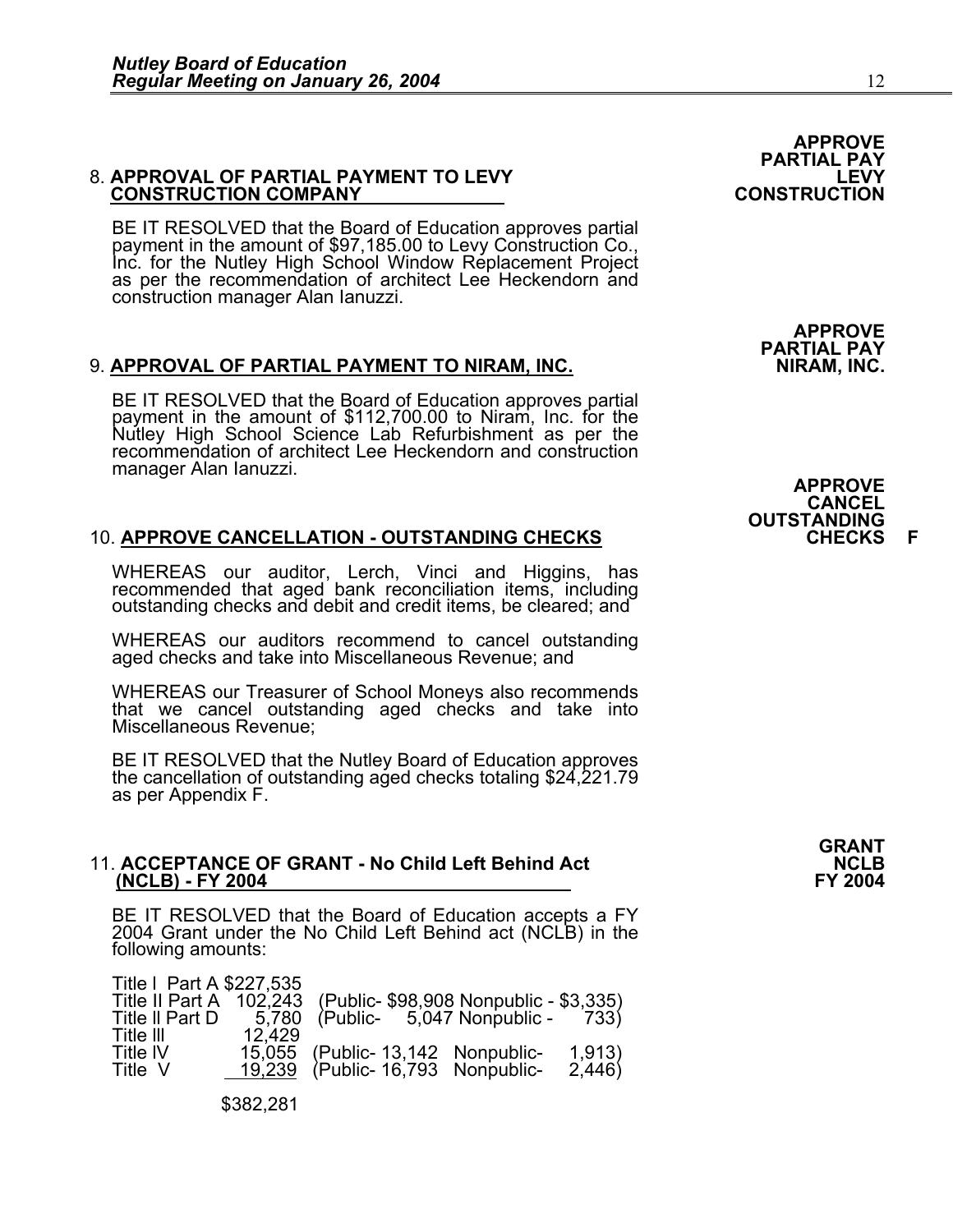## 12. **AUTHORIZATION AND DELEGATION OF AUTHORITY DELEGATE EDA FOR EDA AGREEMENT AGREEMENT**

BE IT RESOLVED that the Nutley Board of Education approves the Educational Facilities Construction Financing Act Grant Agreement for the School Facilities Project No. 3750-050-03-1027, for the grant amount of \$1,949,069.00 and authorizes that it be duly executed and submitted to the New Jersey Economic Development Authority, along with the required application and documentation; and

BE IT FURTHER RESOLVED that the Nutley Board of Education hereby authorizes that Mr. James Mallen, School Business Administrator/Board Secretary, supervise the Educational Facilities Construction Financing Act Grant Agreement for the School Facilities Project No. 3750-050-03- 1027, for the grant amount of \$1,949,069.00.

## 13. **AGREEMENT WITH ESSEX COUNTY EDUCATIONAL SERVICES COMM. SERVICES COMMISSION - OCCUPATIONAL THERAPY SERVICES - 2003-04 School Year**

BE IT RESOLVED that the Nutley Board of Education approves an Agreement with the Essex County Educational Services Commission whereby the Commission will provide Occupational Therapy assessment, consulting and treatment services for the Nutley Special Education Program for the 2003-04 school year at the rate of \$37.50 per half hour.

## 14. **TRANSPORTATION AGREEMENTS AGREEMENT**

BE IT RESOLVED that the Nutley Board of Education approves<br>the Board Secretary to be authorized to enter into transportation agreements with contractors, other school districts or the Essex County Educational Services Commission for the transportation of Special Education students for the 2004-05 school year, and

BE IT FURTHER RESOLVED that any such agreements be presented for ratification at the next succeeding meeting of the Board of Education.

# 15. **RENEWAL OF RISK MANAGEMENT CONSULTANT RISK MANAG AGREEMENT CONSULTANT**

WHEREAS, the Board of Education of the Township of Nutley is a member of the Suburban Essex Joint Insurance Fund, and

## **AGREEMENT ESSEX EDU<br>SERVICES COMM.**

**AUTHORIZE &** 

TRANS<br>AGREEMENT

**RENEWAL**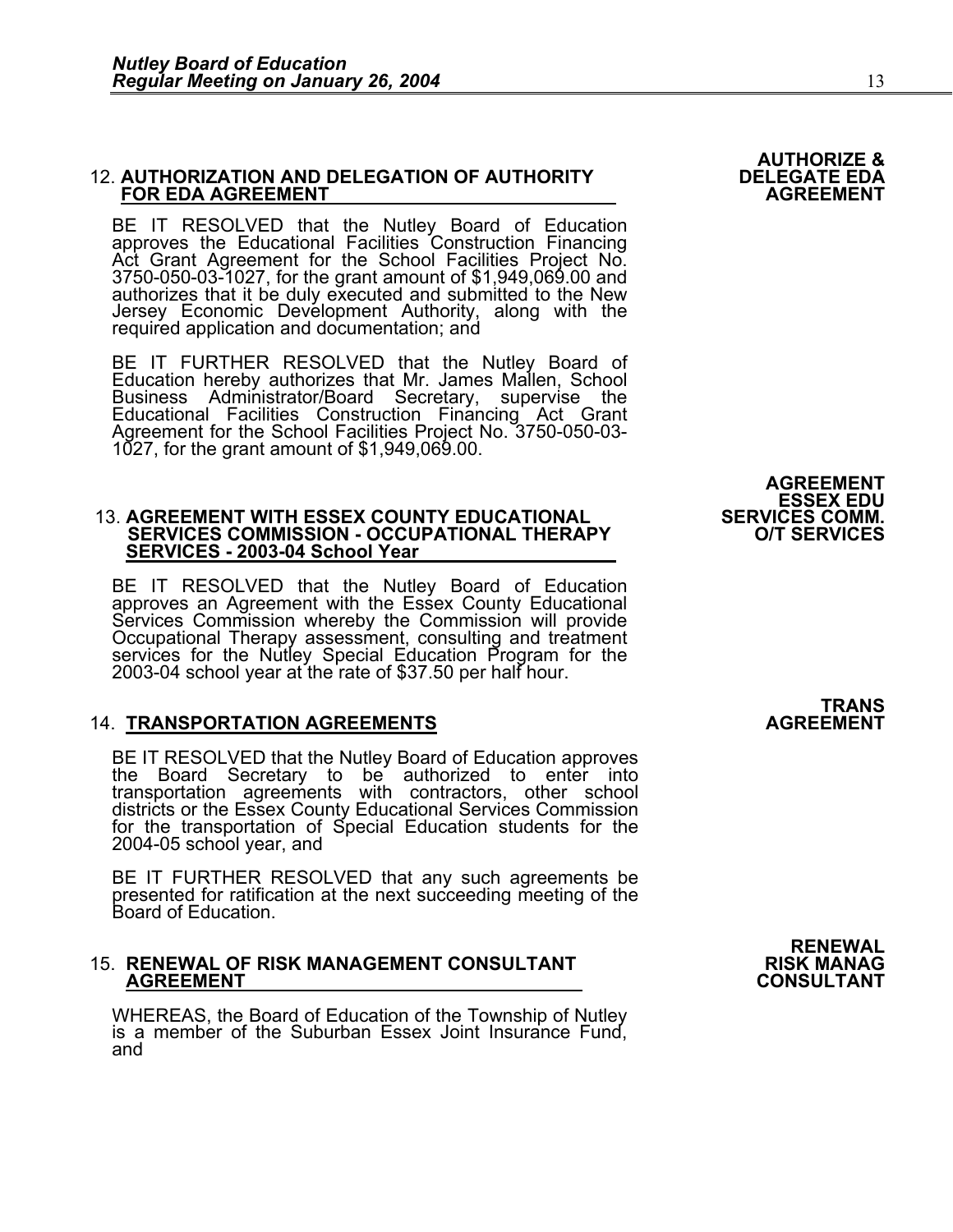WHEREAS, the Bylaws of said Fund requires that each Member appoints a Risk Management Consultant to perform<br>various professional services as detailed in the Bylaws, and

WHEREAS, the Bylaws indicate a minimum fee equal to six percent (6%) of the Assessment which expenditure represents<br>reasonable compensation for the services required and which reasonable compensation for the services required and which was included in the cost assessed the Nutley Board of Education

NOW, THEREFORE, be it resolved that the Board of Education of the Township of Nutley does hereby approve the reappointment of the C. Walter Searle Agency of Nutley, NJ as its Risk Management Consultant in accordance with the Fund's Bylaws, for the period January 1, 2004 - December 31, 2004.

## **COMMITTEE REPORTS REPORTS**

| <b>Trustee Cafone</b>   | $\overline{\phantom{a}}$ | <b>Construction Committee</b>        |
|-------------------------|--------------------------|--------------------------------------|
| <b>Trustee Restaino</b> | $\sim$                   | <b>Finance/Budget Committee</b>      |
| <b>Trustee Parisi</b>   |                          | <b>Planning Board Representative</b> |
| Trustee Genitempo -     |                          | <b>Negotiations Committee</b>        |

## **HEARING OF CITIZENS CITIZENS**

At this time, President Alamo opened this meeting to members of the attending public for comments and/or concerns on any school-related matters.

Resident Kerri Tyerman expressed concerns about the policies governing the operations of the school PTO's in Nutley.

Resident Chrys Carlo questioned the payment of \$300 per day for a science substitute teacher.

Superintendent Serafino responded to the concerns of the residents. Hearing no further comments, President Alamo closed this portion of the meeting.

NONE

#### **NEW BUSINESS NEW BUSINESS**

President Alamo summarized a meeting last week in Trenton with Governor McGreevy and expressed optimism regarding a possible increase in state funding for proposed rennovations and improvements to the Franklin Middle School.

**HEARING OF** 

**COMMITTEE** 

## **OLD BUSINESS OLD BUSINESS**